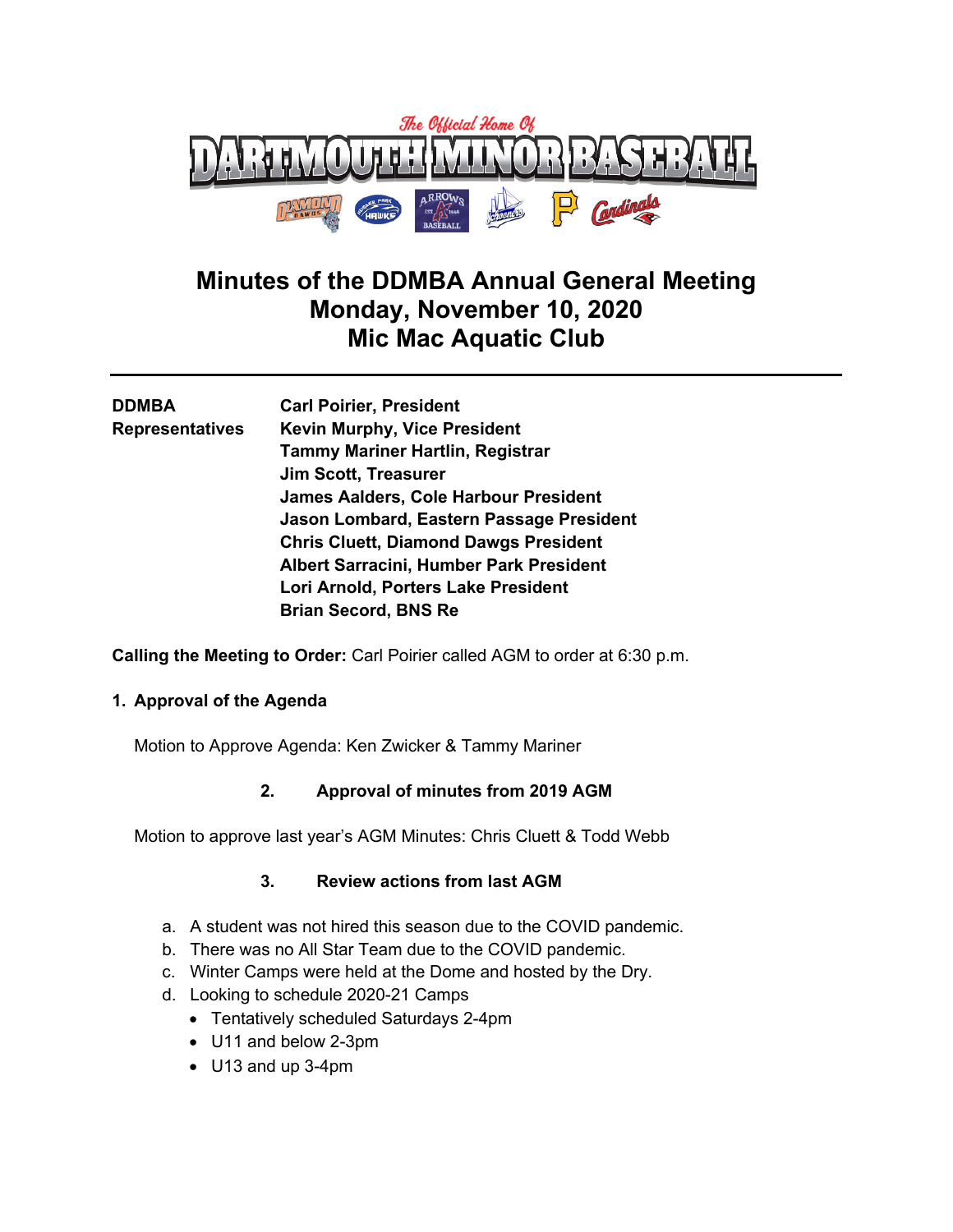# **4. Presidents Report**

- a. A special 'thank you' to Kevin Murphy for his leadership and perseverance in getting the 2020 Season going. Kevin is responsible for the fact that we had a 2020 season.
- b. Another 'thank you' to Chris Cluett and Jamie Aalders for a great job on the recreational season that went until the end of September even having a playoff.
- c. Finally, a 'thank you' for the divisional presidents and DDMBA executives for their hard work getting the season moving and going in the midst of the COVID pandemic. Everyone is hopeful that next year be back to normal.

## **5. Divisional Reports**

#### **a. Diamond Dawgs**

- Did conditioning until end of June until approval for games
- Kids had a good year for starting late
- Would like to see more coaching help for coaches

## **b. Porter's Lake**

- COVID pandemic played havoc on their registration numbers
- Only had 2 teams in recreational and an 18U A team
- Thanks Humber Park & Cole Harbour for taking Porter Lake kids into their organization

#### **c. Humber Park**

- Thanked everyone for all the hard work on getting the season started
- Only had 2 teams but the kids had fun

# **d. Cole Harbour**

- Good Season. Had everything ready before the go ahead.
- Kids had a fun year!
- Everything went smooth
- Had a coach's appreciation again this year with softball game & dinner, drinks.

#### **e. Arrows / Competitive**

- Competitive tryouts tried a new process which worked somewhat better but due to the COVID pandemic did not have enough time for on-field games.
- Need to have more time on the field for games before teams are picked.
- **Bantam AA** Ken Zwicker had 29 games in for the season till end of September. Travelled to Yarmouth & Cape Breton
- **Midget AA** Brian Secord had 21 games in 6 weeks plus practices. Good Season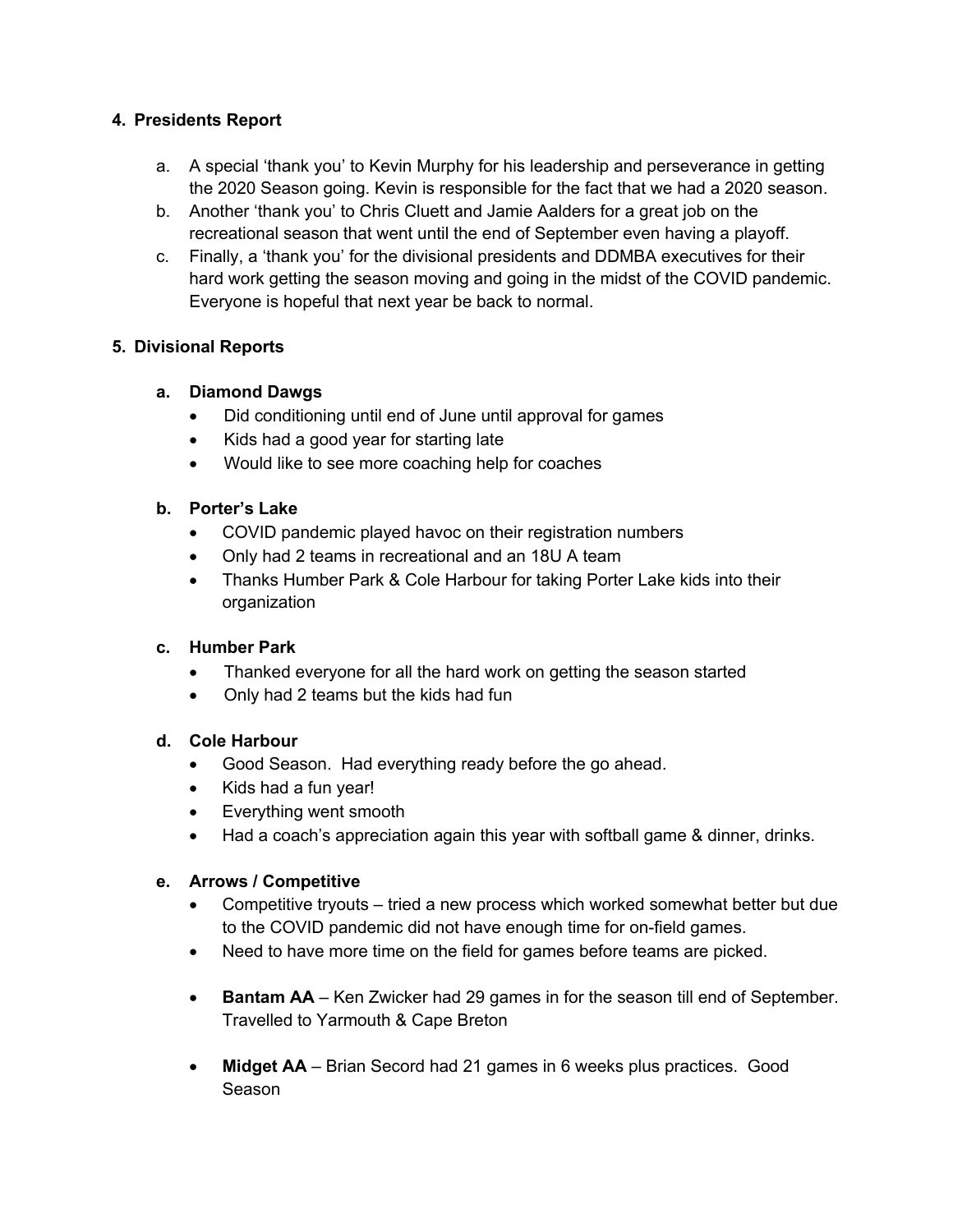• **Mosquito** – Craig reported a good year for development to different positions with 16-17 games. Pitcher & Catcher development. Craig feels evaluations is hard to do and feels that players should not be given an option for tryout level

# **6. General Discussion**

- a. Competitive skill levels were good but need more game time like the Midget's did
- b. Carl Poirier commented that kids getting parked (not having to try-out) for the season needs to be reviewed
- c. Use the Moosehead Dry more! Make them aware of what DDMBA is expecting especially if they are being paid or are fundraising
- d. Ken Zwicker felt that it is concerning using the Dry as they don't know the kids like the coaches do. Ken did his homework by going to practices and games all season seeing players that will be moving up to his level coaching to be prepared for next season's tryouts. Carl noted that tryouts are meant to see kids without previous bias or being penalized for previous seasons. Players can improve in off season if they went to camps etc…
- e. Although the small tryout groups were beneficial, the second set of tryouts didn't go the way it should have. There should be more games and kept impartial with focus kept on ranking kids.

It was brought up that the DDMBA should make some profit from winter camps to help out for the competitive teams' tryouts

- f. Brian Secord suggested that the AAA coaches be named early to help out with the winter camps and tryouts
- g. Susan Sparks remarked that some motivated kids can develop strong skills over the winter year and their evaluation should not just be left up the previous years' coaches to say whether a child makes the team. Susan also believes that previous year's game stats could be used in the tryout process. Concern was raised that not everyone knows how to properly keep stats and there can be inconsistencies
- h. Year-end coaches' evaluations should be done for the next year coaches of players.
- i. Concern was raised that the competitive league still has to have change and that too much attention of the DDMBA is given to the Arrows.
- j. Chris Cluett observed that recreational teams need to be balanced first instead of looking at development first. Once the teams are balanced in skill set then you look at your development for recreational.
- k. Brian Secord informed everyone that this year's coaching course is free thru BNS
- l. Craig said he know some of the older kids who have aged out from higher level ball are looking to help out coaches. He has upwards of 6 names that would be interested in assisting recreational ball teams.
- m. Susan Sparks said that DDMBA needs more females for coaches and assistant coaches
- n. Sydney Bricombe says that some of the 21U girls would be interested.
- o. James Alders felt that DDMBA failed the recreational league this year. DDMBA Executive is supposed to run the league and it was totally left to the divisional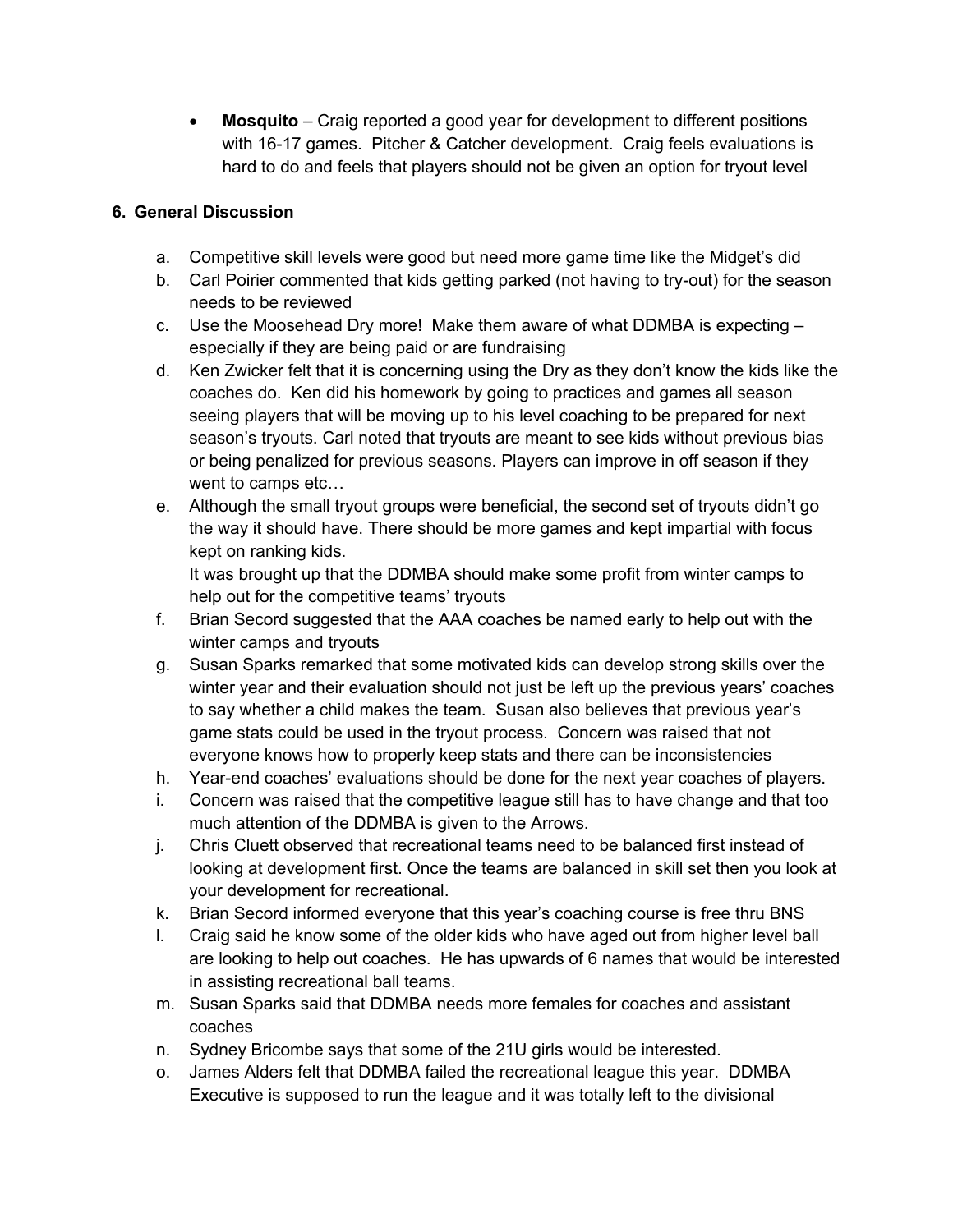executive. He also felt that DDMBA is overly focused around the Arrows league and not the recreational league. It was noted that the recreational coordinator role was not filled and there was nobody there to run the rec league/playoffs. It was also noted that the competitive league did their own scheduling without help from the Executive, similar to rec.

# **7. Treasurer's Report**

- a. Jim Scott to offer the members a breakdown of expenses for the year. He has everything linked up to Wave account. Action: *Jim to send out statement with more detail.*
- b. Budget figures will be approved later this year due to the COVID pandemic. This will be before season next year.
- c. Susan Sparks expressed concerns that have been raised by parents that they can't afford to pay the additional Arrows costs so that is why some elite players end up playing A with their home division because they don't have the additional Arrows costs. It was noted that A typically has the most travel and can incur the most team costs. AAA/AA teams are usually local therefore should be lower costs.
- d. There was discussion regarding competitive fees. Carl Poirier stated that the Arrows fee was eliminated this year and there was agreement that this should continue.

# **8. Registrar's Report**

- a. Tammy Mariner advised that there were 644 kids registered for the 2020 season
	- **Recreational & A** 531 total
	- **Arrows –** 113 total (AAA, AA and 1 A team)
	- **Cole Harbour** 291 total (11UA, 13UA and 18UA)
	- **Diamond Dawgs** 167 total
	- **Porters Lake** 50 total (18UA)
	- **Humber Park** 23 total
- b. The registration process had to be a bit more flexible this year because of the COVID pandemic.
- c. There were some significant time wasters where players were registered as recreational even though they were trying out for A teams. All agreed that it needs to be clear that registration is filled out correctly at time of registration.
- d. There should be two separate registrations for recreational & competitive.
- e. The registration should start earlier this upcoming year to help out.

# **9. Baseball Nova Scotia Report (BNS)**

- a. BNS is now having a U22 team which would be a combination of A/AA for recreational players for after finishing up 18U years
- b. Hopeful that we will return to normal play next season but if not, it would be the same back to play plan as this past season
- c. The decision will be made in March 2021 for Nationals if it will happen. Dartmouth/Halifax is hosting this year.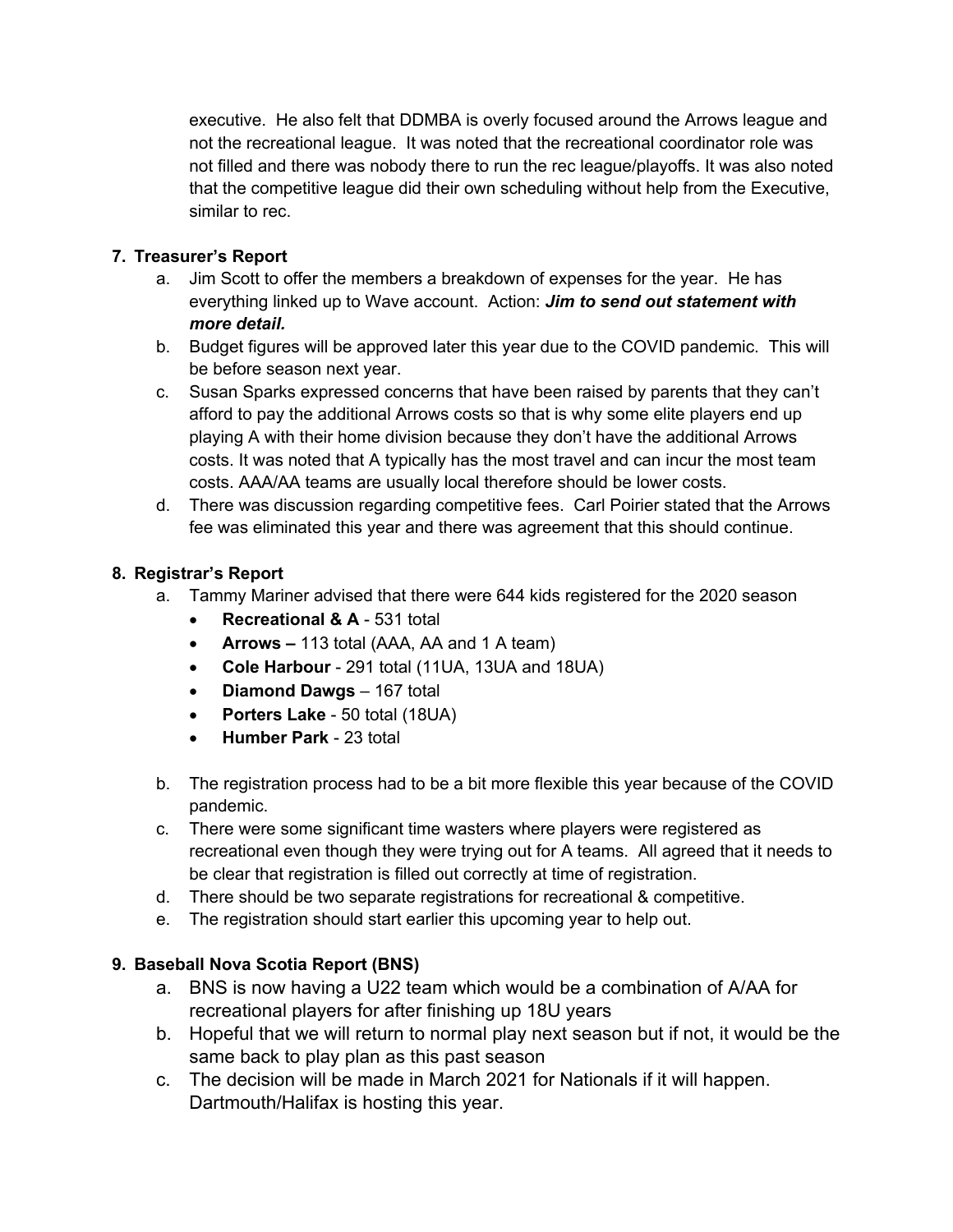- d. BNS put forward maybe cutting down the BNS league to a month but that was shot down.
- e. The players making the U17 select team is Ty Doucette, Matt Grabmann, Matt Hoskins, Ryan MacDonald, and Kole Miller

# **10. DDMBA Nomination for Positions**

# **a. Open Positions**

- Recreational Coordinator No candidates
- Competitive Coordinator No candidates
- Secretary No candidates
- Kevin Murphy suggested a subcommittee for Recreational. Perhaps 1 member from each association.
- Sydney Bricombe would be interested in the Rec Coordinator position if it is a paid position. Rainouts would be on weekends and she will only reschedule once. She wanted to know more details. **Action:** *Carl Poirier to follow-up with Sydney Bricombe regarding the Recreational Coordinator Position.*
- Members said that if Rec Coordinator is going to be a paid position then the Rep Coordinator should be as well
- Colin Bush offered to help with the Rep Coordinator. He also suggested he may know experienced coaches willing to coach at Competitive level. Colin to talk to his contacts to apply for positions when posted.
- Donnie MacDonald is planning to stay on as the treasurer for the Arrows. *Action: Carl Poirier to follow-up with Colin and Donnie regarding the Competitive Coordinator Position.*
- Susan Sparks offered to help with something as she retires in May 2021 perhaps the Secretary or Competitive helper. **Action***: Carl Poirier to follow-up with Susan Sparks regarding the Secretary or Competitive helper.*

# **b. Returning Positions**

- Registrar Tammy Mariner Motion to approve: Susan Sparks and Brian Secord
- Treasurer Jim Scott Motion to approve: Chris Cluett and Ken Zwicker
- Vice President Kevin Murphy Motion to approve: Ken Zwicker and Susan **Sparks**
- President Carl Poirier Motion to approve: Colin Bush and Todd Webb

# **11. Open Floor Discussion**

**a.** Lorri Arnold requested that the DDMBA Divisional Presidents become full members of the DDMBA executive with voting rights instead of an associated member. **Action:** *Carl Poirier to follow-up on the process to amend the DDMBA constitution Position to enable this to happen.* The constitution has needed to be updated for many areas as it is old and does not have all the things that should be in it. *Tammy Mariner to contact Mark Raftus to see if the one on the website is the DDMBA's only copy. .*